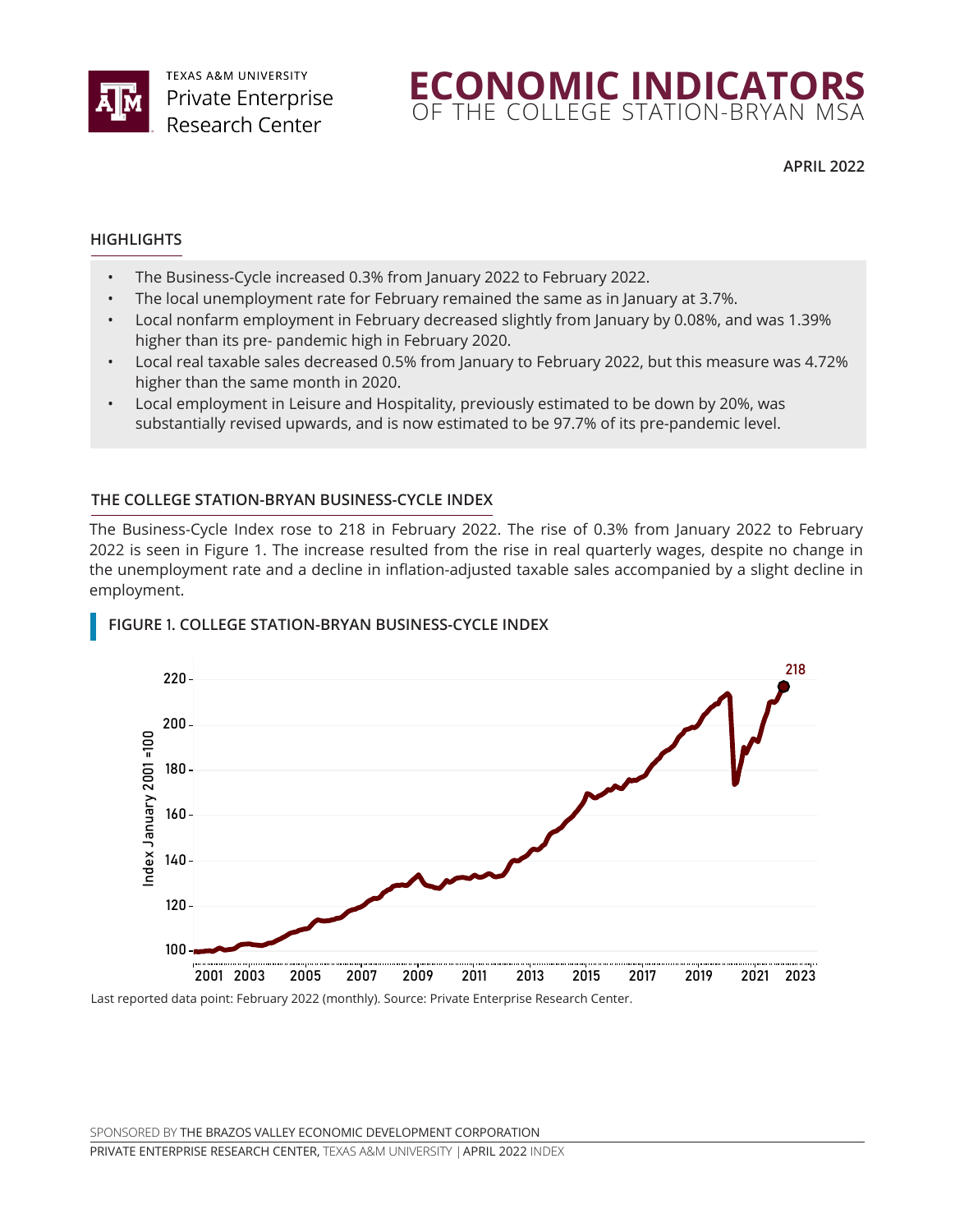#### **THE COLLEGE STATION-BRYAN BUSINESS-CYCLE**

A 0.3% increase in the CSB Business-Cycle from January 2022 to February 2022 is shown in Figure 2. The unemployment rate in February of 3.7% remained unchanged from January. Revised nonfarm employment decreased by 100 workers from 126,803 workers in January 2022 to 126,703 in February. The third monthly variable, inflation adjusted taxable sales, decreased 0.5% between January and February. Inflation-adjusted quarterly total wages for the third quarter of 2021, released last month, were up 0.7% from the second quarter of 2021. Rising inflation rates adversely affects the inflation-adjusted monthly taxable sales and quarterly total wage series and could slow the growth in the Business-Cycle Index if it persists.



## **FIGURE** 2**. COLLEGE STATION-BRYAN BUSINESS-CYCLE** College Station-Bryan Business-Cycle

#### **UNEMPLOYMENT RATE**

Figure 3 depicts the unemployment rates for the U.S. and Texas from January 2008 to March 2022 and through February 2022 for College Station-Bryan. As noted, the unemployment rate in College Station-Bryan remained at 3.7% in February. The March 2022 unemployment rate for Texas, released on April 15, fell to 4.4% from 4.7% in February. The national rate, also available up to March 2022, declined to 3.6% from 3.8% in February. The metropolitan area employment and unemployment rates for March will be released by the Bureau of Labor Statistics on April 27.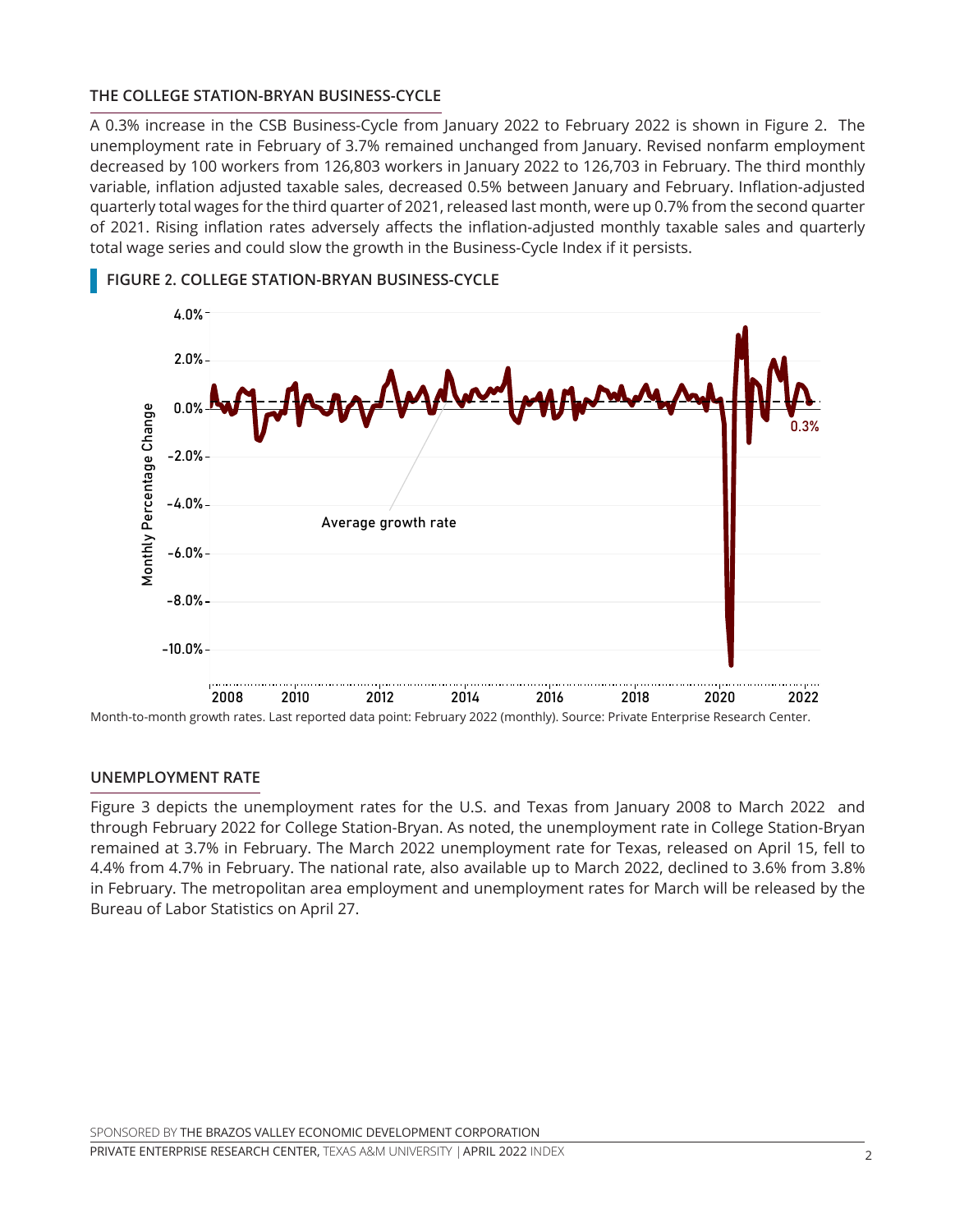**FIGURE** 3**. UNEMPLOYMENT RATE** Unemployment Rate



Seasonally adjusted. Last reported data point: February 2022 for College Station-Bryan, March 2022 for the United States and Texas<br>(monthly), Source: Bureau of Labor Statistics (monthly). Source: Bureau of Labor Statistics.  $\mathcal{L}$ 

#### **FOCUS ON THE COLLEGE STATION-BRYAN MSA**

This month we present the unemployment rates in the Texas MSAs for February, analyze the recent revision of the local area's nonfarm employment series, and discuss local and national air travel.

#### **TEXAS MSA UNEMPLOYMENT RATES**

Figure 4 depicts all Texas MSA unemployment rates for February 2022. College Station-Bryan MSA's rate tied with Abilene at 3.7% in February and was the third lowest to both Amarillo and Austin-Round Rock at 3.2%. McAllen-Edinburg-Mission, Beaumont-Port Arthur, and Brownsville-Harlingen had the three highest February rates at 8.0%, 7.7%, and 7.2%, respectively. Austin-Round Rock had the lowest unemployment rate among the four largest MSAs, Dallas-Fort Worth-Arlington's rate was 4.0%, San Antonio-New Braunfels recorded a rate of 4.2% and Houston-The Woodlands-Sugar Land again had the highest rate in this group at 5.2%.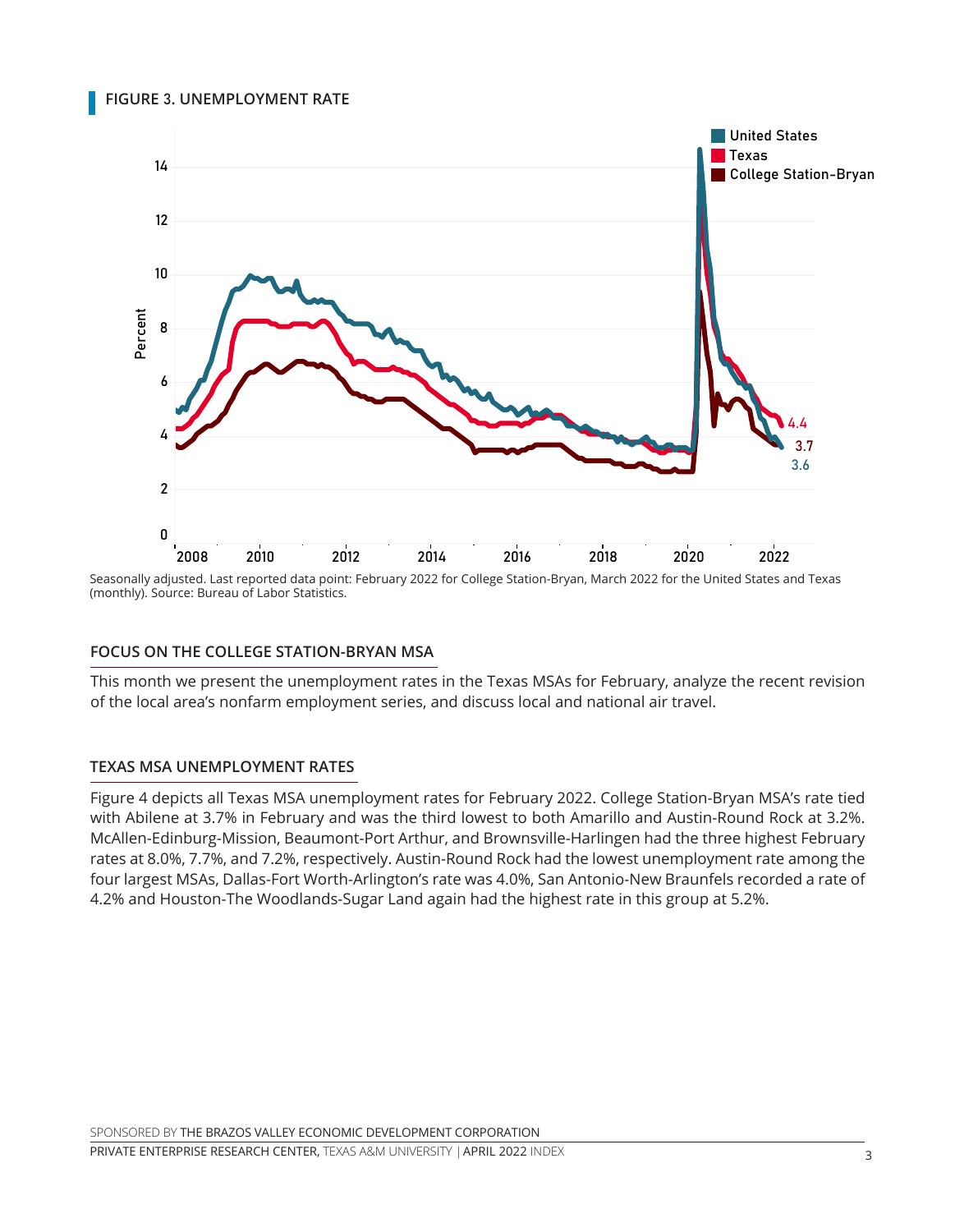FIGURE 4. UNEMPLOYMENT RATES IN TEXAS MSAs, FEBRUARY 2022



Source: Bureau of Labor Statistics, Local Area Unemployment Statistics, seasonally adjusted, February 2022.

#### **NONFARM EMPLOYMENT**

As mentioned in last month's issue of *Economic Indicators*, The Bureau of Labor Statistics (BLS) made significant changes to the nonfarm employment series for states and metropolitan statistical areas (MSAs) with their March data release. The next two figures illustrate how the rebound in local nonfarm employment compares to the rebound in other Texas MSAs and how the largest local industries have fared over the last two years, based on the new, revised data series. These data are available up to March of 2022.

Figure 5 illustrates how nonfarm employment levels in select Texas MSAs, the state, and the nation have changed relative to their respective pre-pandemic levels in February 2020. Austin-Round Rock saw the highest growth with March 2022 employment 6.7% higher than in February 2020. Employment in Dallas-Plano-Irving was 4.7% higher in March than in February 2020. In Fort Worth-Arlington-Grapevine, employment was 1.8% higher in March than it was pre-pandemic. Locally it was 1.7% higher, just slightly ahead of the statewide rebound of 1.6%. March's employment in San Antonio-New Braunfels matched its February 2020 employment. Nationally, employment in March was 1% behind the pre-pandemic high and in Houston-The Woodlands-Sugar Land, it was 1.4% lower.

As noted last month, the revised data resulted in dramatic increases in the estimates of the local area's employment. Prior to the revision, the local area's employment rebound was similar to the slower rebound in Houston-The Woodlands-Sugar Land, but now it is equal to the state average.

SPONSORED BY THE BRAZOS VALLEY ECONOMIC DEVELOPMENT CORPORATION

PRIVATE ENTERPRISE RESEARCH CENTER, TEXAS A&M UNIVERSITY | 4 APRIL 2022 INDEX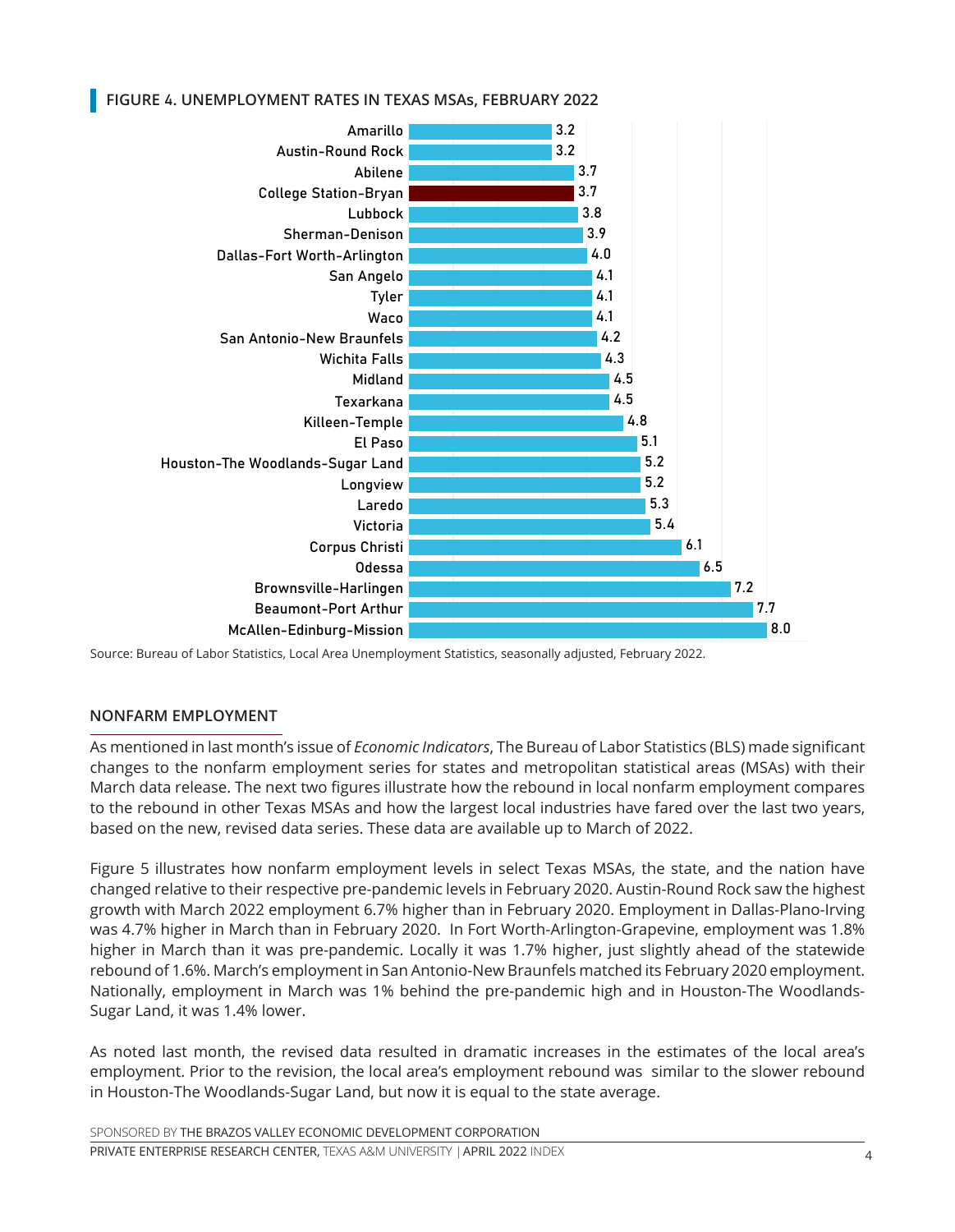### **FIGURE** 5**. INDEXED NONFARM EMPLOYMENT IN SELECT TEXAS MSAs** Indexed Nonfarm Employment in Selected Texas MSAs 95



Source: Bureau of Labor Statistics, retrieved from the Federal Reserve Bank of Dallas.

Figure 6 illustrates how employment levels in each of the local area's four largest industries have changed rigare o mastrates now employment revels in each or the local area's four largest maastries have enanged<br>relative to their pre-pandemic levels. The remaining industries are included in the 'All other industries' category. relative to their pre-pandemic levels. The remaining industries are included in the Alrother mudstries category.<br>In March, employment in Trade, Transportation, and Utilities was 11% above its pre-pandemic level. March's employment in All other industries was up 4.7% above employment in February 2020, while employment in (private) Education and Health Services was down 2.9% compared to pre-pandemic levels. Government employment in March (this category includes Texas A&M University) was about the same as its pre-pandemic level. Leisure and Hospitality employment was down 2.3% lower from its pre-pandemic level. , employment in me

Prior to last month's major revision in employment estimates for MSAs, local Leisure and Hospitality employment was estimated to be more than 20% lower than it had been in February of 2020. Much of the increase in the revised employment estimates for the local area is due to the substantial upward revision in the local area's Leisure and Hospitality employment.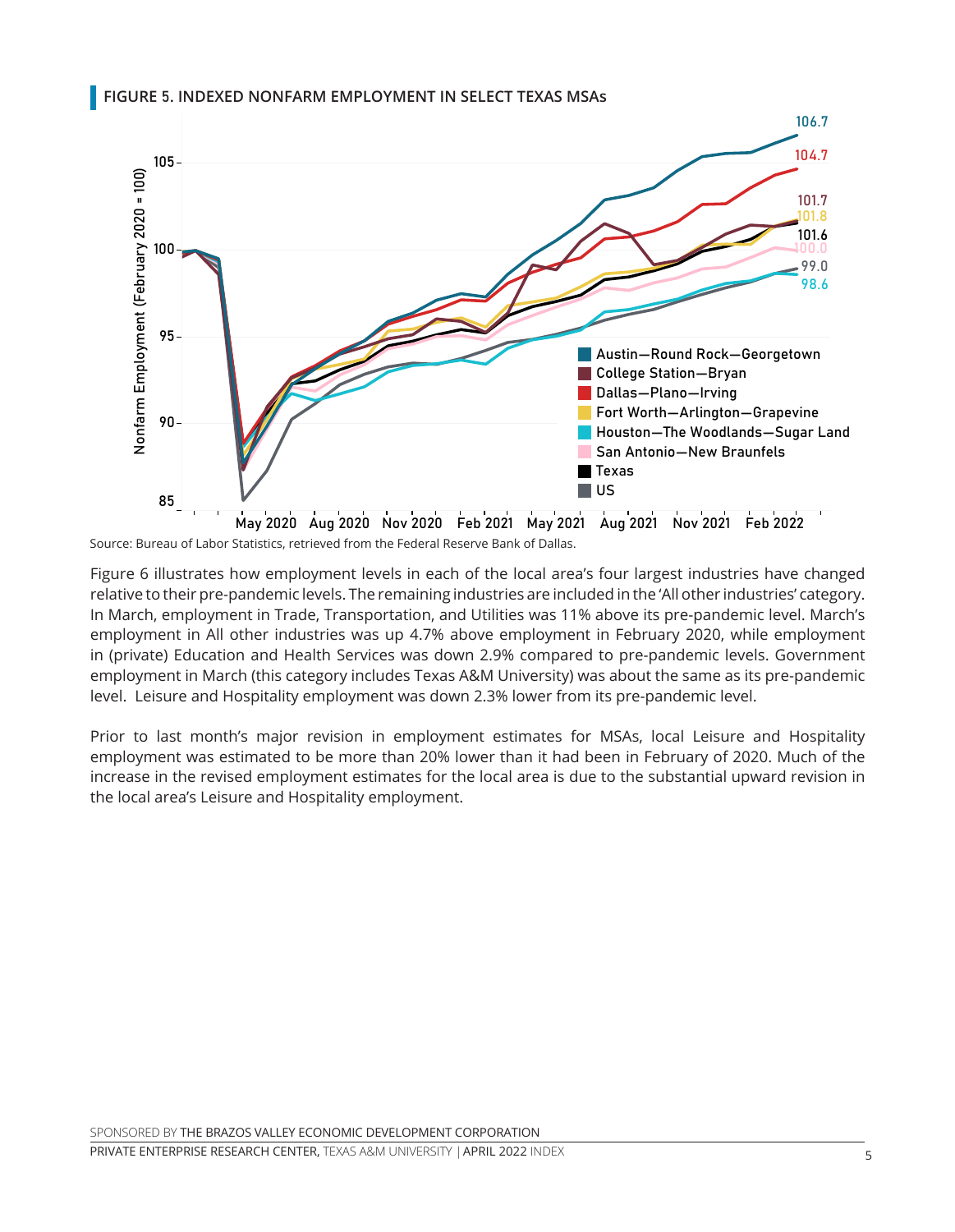

#### **FIGURE** 6**. INDEXED EMPLOYMENT BY INDUSTRY, COLLEGE STATION-BRYAN MSA** Indexed Employment By Industry in College Station-Bryan MSA

Source: Bureau of Labor Statistics, retrieved from FRED, Federal Reserve Bank of St. Louis.

#### **AIR TRAVEL**

Figure 7 depicts the enplanements at Easterwood Airport on American Airlines and the number of travelers through Transportation Security Administration (TSA) checkpoints from January 2019 to March 2022. As seen in the figure, the monthly national and local passenger counts have followed the same general pattern from the beginning of 2019 to the present. Nationally, March's air travel was much higher than travel in March 2020 and 2021 but was 86% of the number of travelers in March 2019. Like national air travel, the number of travelers out of Easterwood Airport on American Airlines in March 2022 was higher than in March of the previous two years but was also 7% higher than in March 2019. As air travelers to and from College Station-Bryan adjust to the end of United Airlines' local service, travel on American Airlines may increase.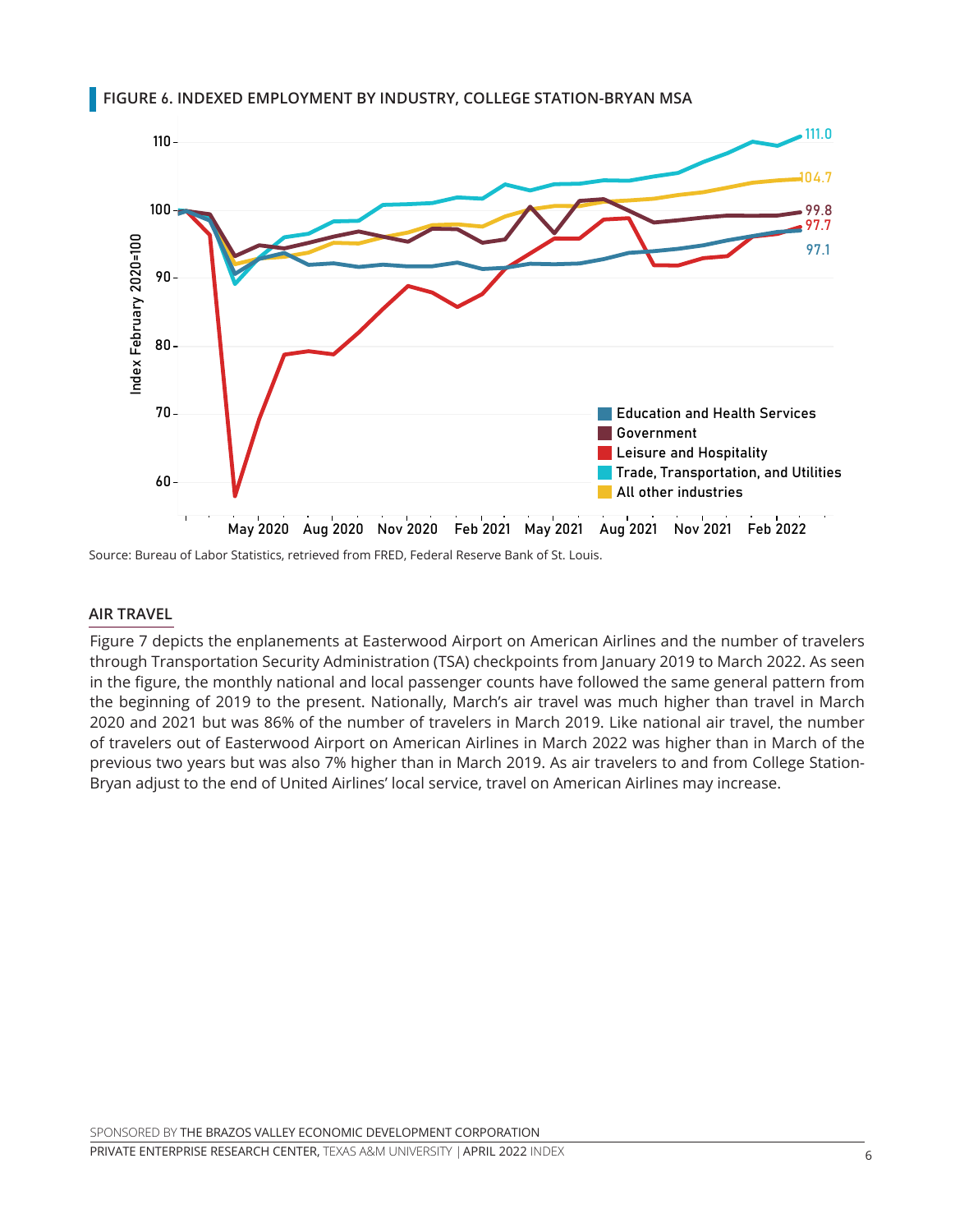#### FIGURE 7. AMERICAN AIRLINES ENPLANEMENTS AT EASTERWOOD AIRPORT **& TRAVELERS THROUGH TSA CHECKPOINTS** Travelers through TSA Checkpoints (E /, AMERICAN AIRLINES ENPLANEMENTS A<br>VELEDS THROUGH TSA CHECKROINTS



المسوعة المسوعة المسوعة المسوعة المسوعة المسوعة المسوعة Sources: Texas A&M University System and Transportation

#### **NOTES AND LINKS**

The extent of the College Station-Bryan MSA is defined by the Census Bureau and includes Brazos, Burleson, and Robertson counties. The Business-Cycle Index is re-estimated each month using the most recent data for the four economic variables included in the model: the unemployment rate, nonfarm employment, real wages, and real taxable sales. The real wage series is released on a quarterly basis and the other three are released monthly. The underlying data series are subject to revision. With new monthly data and revisions of past data, each month the Index and the Business-Cycle will differ from previous estimates.

For more details about the CSB Business-Cycle Index see: *Methodology for Constructing an Economic Index for the College Station-Bryan Metropolitan Statistical Area.*